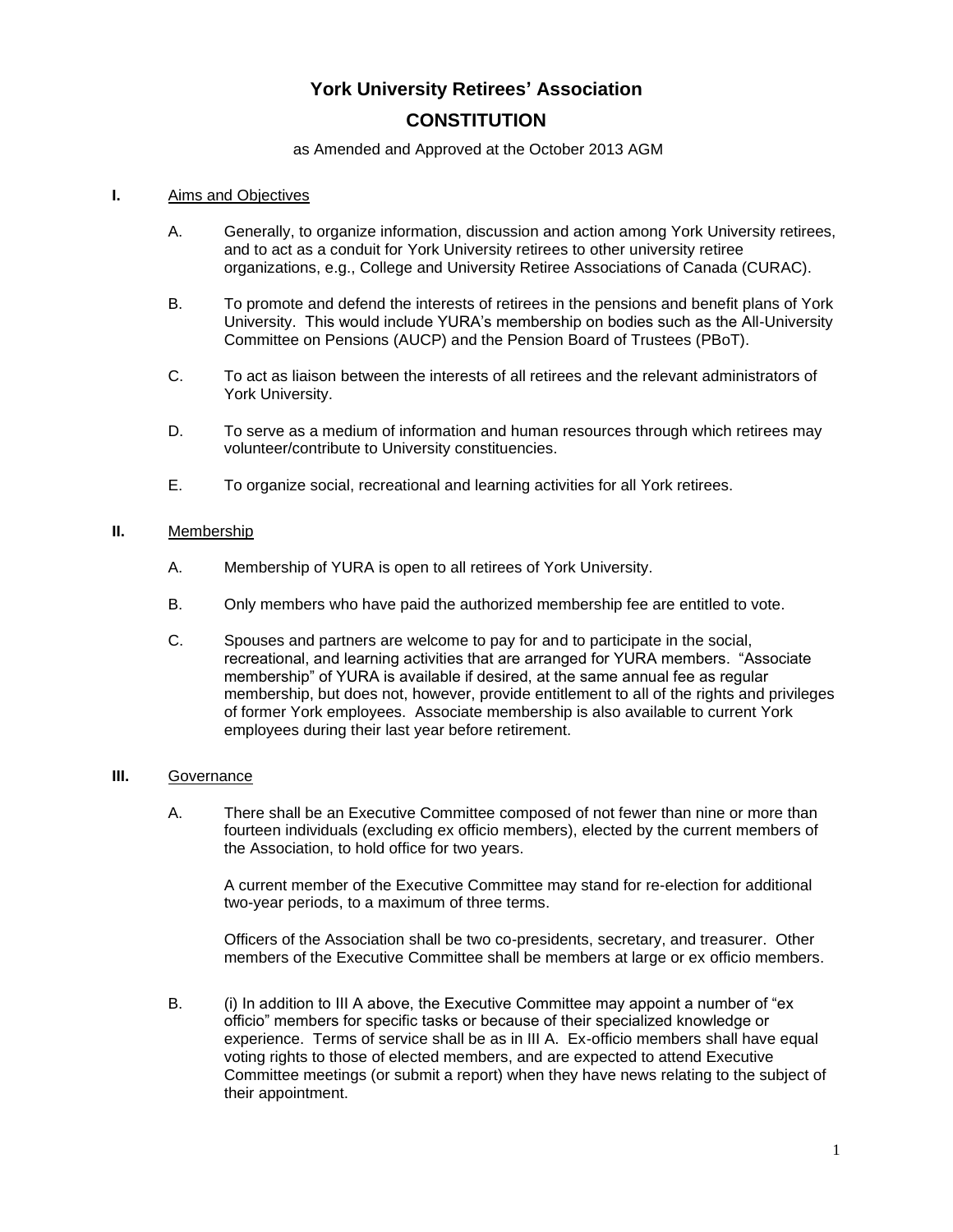(ii) In addition to III A above, the Executive Committee may include an official representative from The Association of Retired Faculty and Librarians (ARFL). Chosen by ARFL, this representative is non-voting, but otherwise has all the rights and responsibilities of the regular Executive Committee members of YURA. (It is understood that this representation of ARFL on the YURA Executive is conditional on similar representation of YURA on the Executive of ARFL).

C. The Executive Committee shall meet at least six times a year – October, December, February, April, June, and September, and at other times as necessary.

At the June meeting, the Executive Committee shall:

- i. set the date for the AGM (see VI A below)
- ii. function as a nominating committee with one member of the Executive Committee serving as chair of the nominating committee
- iii. propose candidates for all Executive Committee upcoming vacancies including renewals
	- a. The nomination of candidates shall take into account the gender as well as the former employee constituencies of members
- iv. nominate for two-year renewable terms, replacements as necessary for YURA representative(s) to the
	- a. Pension Board of Trustees,
	- b. All-University Committee on Pensions
	- c. Retirement Planning Centre Advisory Board
- v. the representatives in iv) shall be ex-officio members of the Executive if not already elected members
- vi. nominate for two-year renewable terms, replacements as necessary for the office of co-president
	- a. one of the two co-presidents should be a retired member of faculty and one a retired member of staff or administration
- vii. nominate for two-year renewable terms, replacements for the offices of Secretary and Treasurer
- D. By September 1, the Executive Committee shall solicit nominations for all vacancies from members of the Association
	- i) nominations must be signed by the nominator and the nominee
	- ii) nominations must be submitted to the Executive Committee at the YURA office by September 15

Not less than four weeks before the AGM, the Executive Committee shall circulate the full slate of candidates to all YURA members.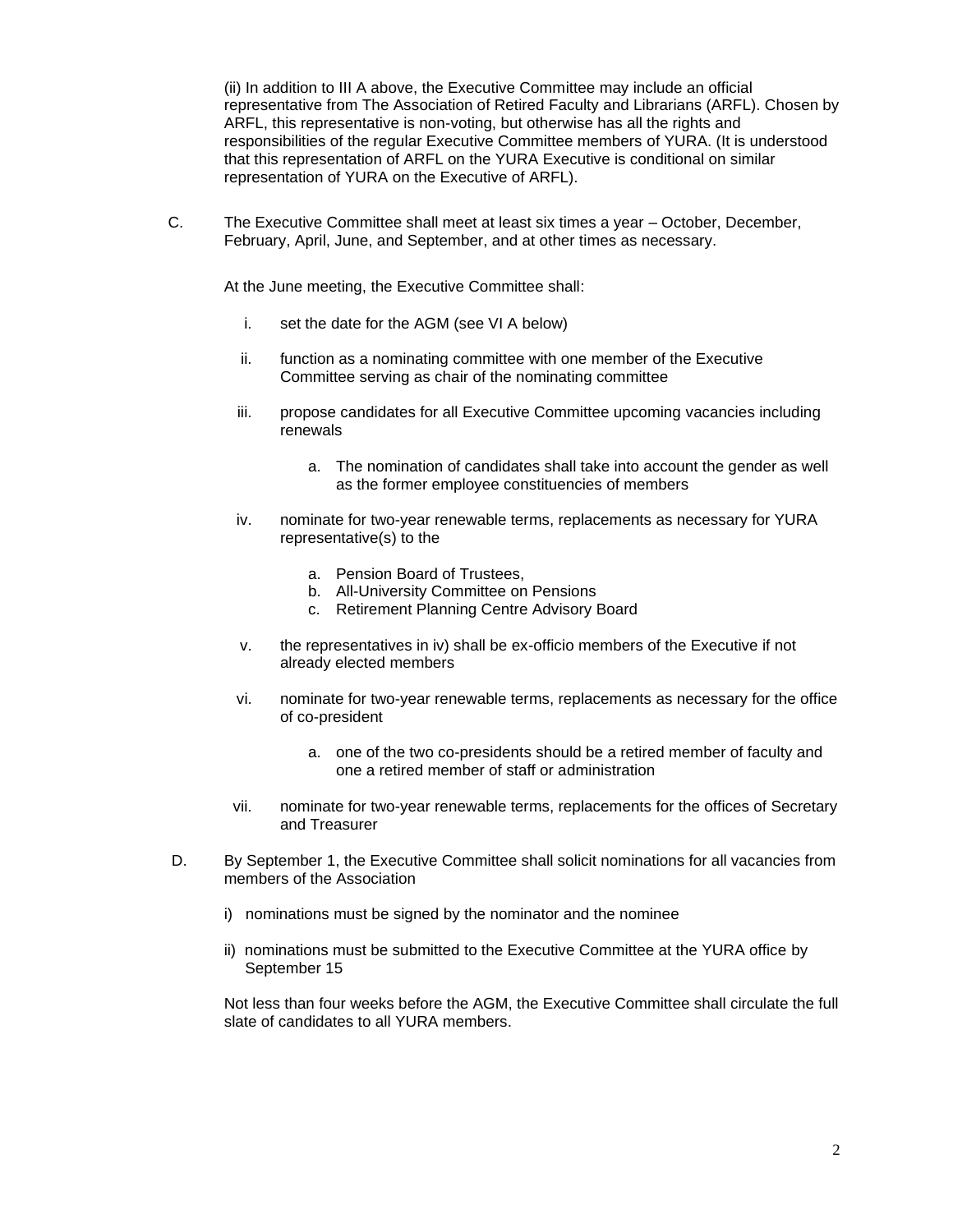All nominations will be presented, and voting (or affirmation) will take place at the Annual General Meeting (AGM).

- the Executive Committee will prepare ballot forms for use at the AGM if multiple nominations are made for any position
- E. No nominations other than through the above process will be accepted at the Annual Meeting.
- F. A quorum of the Executive Committee shall be five members.
- G. In the event that a member of the Executive Committee retires or is unable to serve his/her full term of office, the Executive Committee may appoint a replacement for the balance of the term of the member he/she is replacing, subject to approval at the next Annual Meeting.
- H. Normally, the term of office for members of the Executive Committee will begin on December 1 of the year in which they were elected and terminate on November 30 of the second year of their term.

# **IV.** Finances

- A. The Association and its programmes shall be self-sustaining.
- B. The annual membership fee will be recommended by the Executive Committee and approved at the Annual Meeting.
- C. Fees for organized activities or programmes will be recommended by the person responsible for the particular activity or programme and approved by the Executive Committee.
- D. The financial year is October 1 to September 30.

#### **V.** Programmes and Activities

- A. The Association will work in close cooperation with the Retirement Planning Centre, The Association of Retired Faculty and Librarians, and any other interested group in order to maximize the Association's services to the membership and to avoid possible duplication.
- B. Programmes and activities will be developed and approved by the Executive Committee from suggestions of the members in order to meet the Association's stated objectives and interests.

# **VI.** The Annual Meeting of Members

- A. The Annual Meeting will be held not later than six weeks after the end of the financial year as defined in IV.D. above.
- B. Notice of the date of the Annual Meeting will be sent to all retirees together with the solicitations for nominations all as described in III D above.
- C. A quorum shall be 10% of the current membership but not fewer than 40 members.